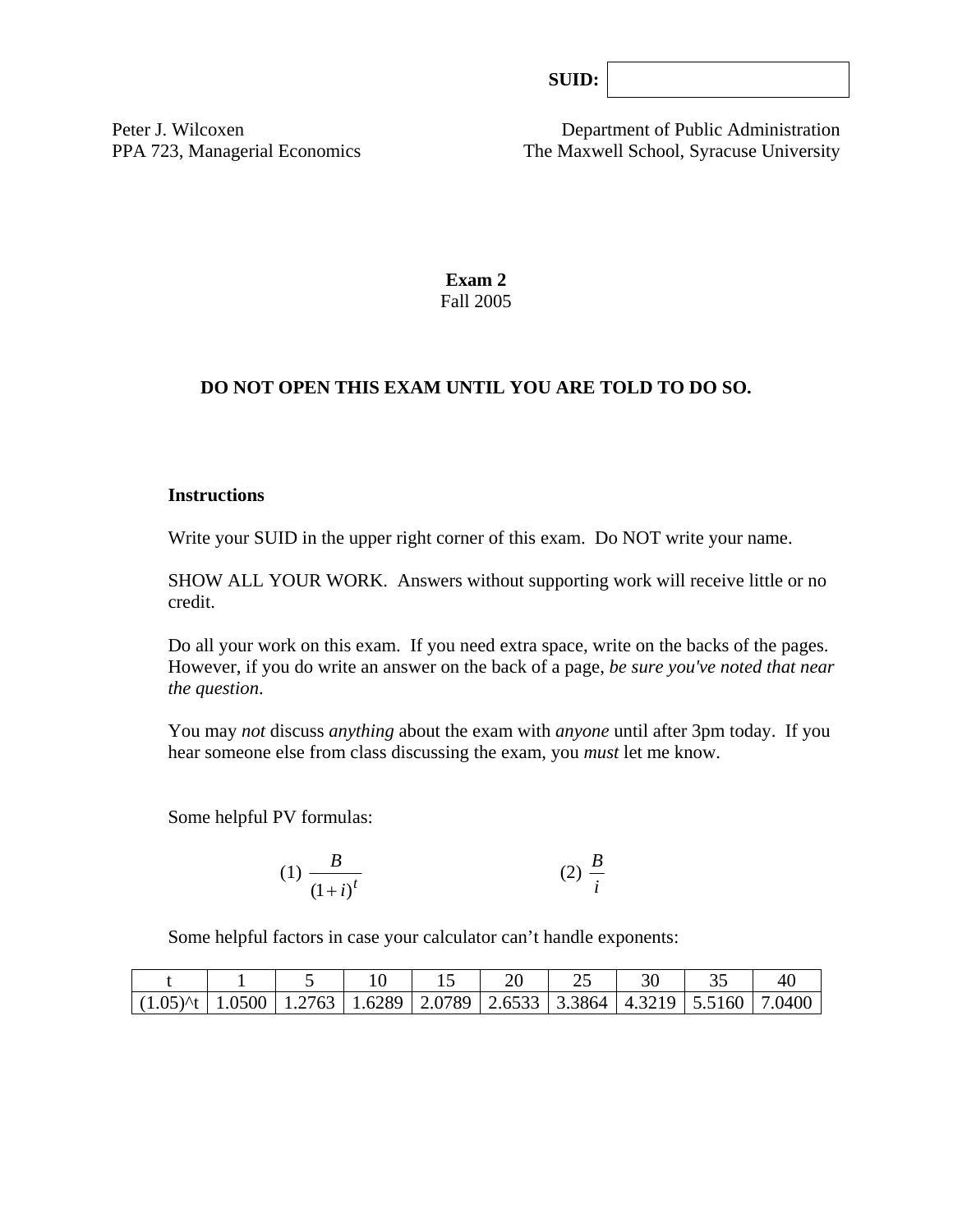#### **Part 1 (40 points total)**

A consumer buys two goods, X and Y. Her preferences can be represented by the Cobb-Douglas utility function shown below. Also shown are her demand equations and her expenditure function.

$$
U = X^{0.5} * Y^{0.5}
$$
  
\n
$$
X = 0.5 * M/Px
$$
  
\n
$$
Y = 0.5 * M/Py
$$
  
\n
$$
M = U * (Px/0.5)^{0.5} * (Py/0.5)^{0.5}
$$

Initially the price of X is \$1, the price of Y is \$4, and she spends \$1000 on the two goods in total.

## **Question 1a (15 points)**

Solve for her initial consumption of X and Y. Draw her budget constraint and include the numerical values of its intercepts. Also sketch several of her indifference curves and show her initial equilibrium on the diagram. Be sure to show your work and label everything.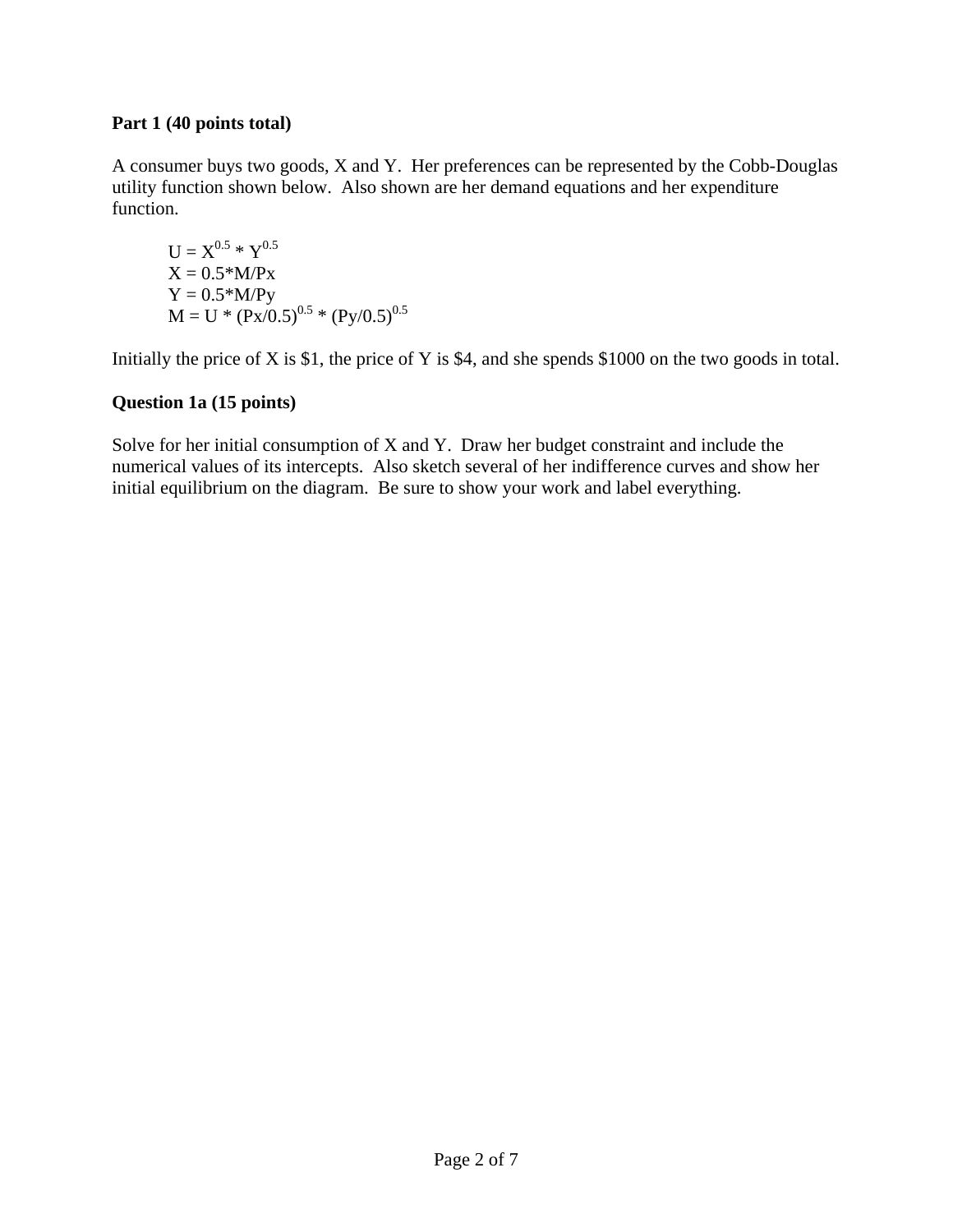# **Question 1b (15 points)**

Now suppose that the government imposes a \$3 tax on X and its price rises to \$4. Calculate the consumer's new equilibrium consumption of X and Y and draw an appropriate diagram. What is the compensating variation associated with the tax? How much revenue does the tax raise? Comment on the difference, if any, between the CV and the revenue raised.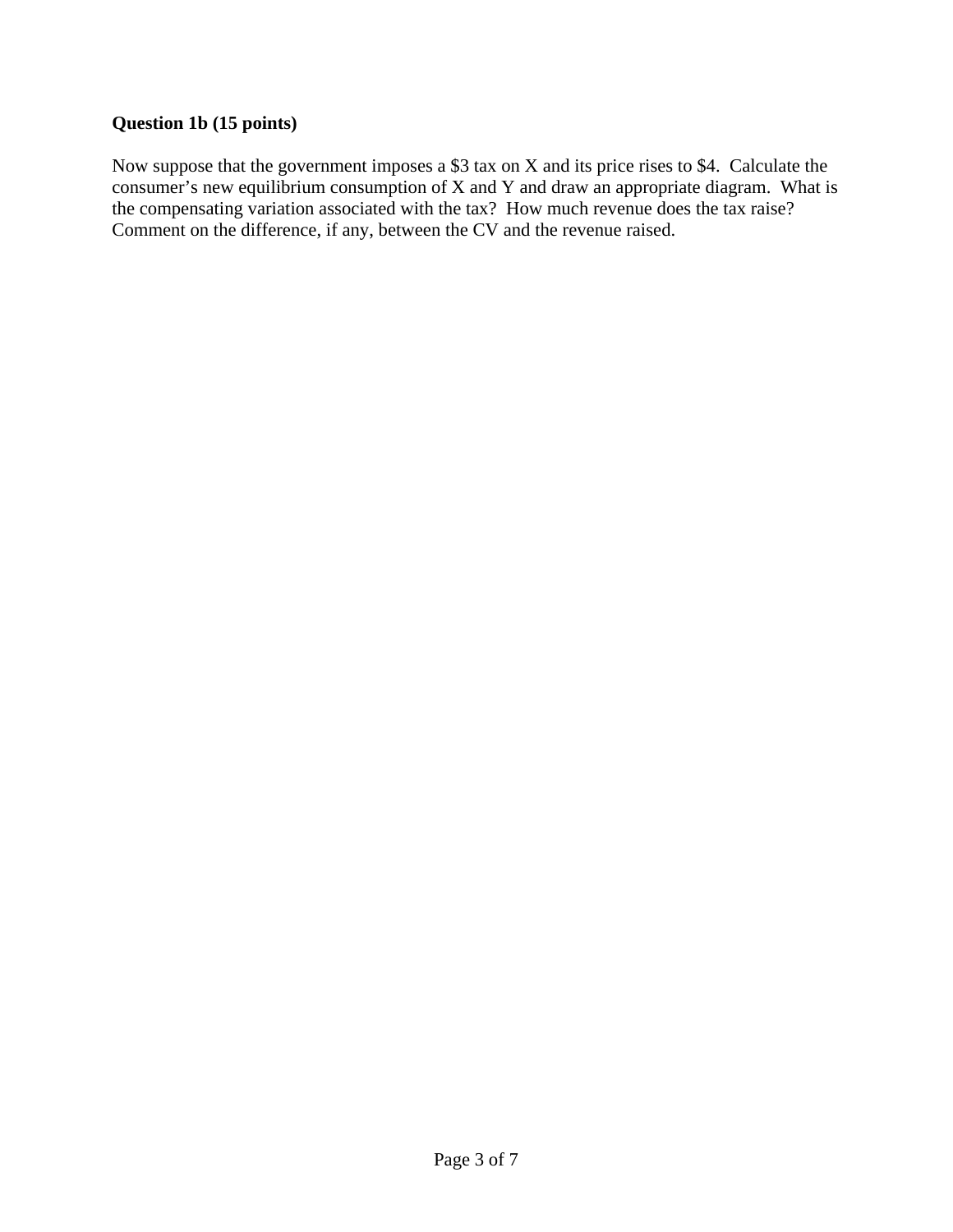# **Question 1c (10 points)**

Suppose that *instead* of the policy in part (b), the government had imposed a 60% tax on *each* of the goods. That is, the tax raises the price of X to  $$1.60$  and the price of Y to  $$6.40$ . Would this policy be better or worse than the one in part (b)? Be sure to be quantitative, and to address all the key issues.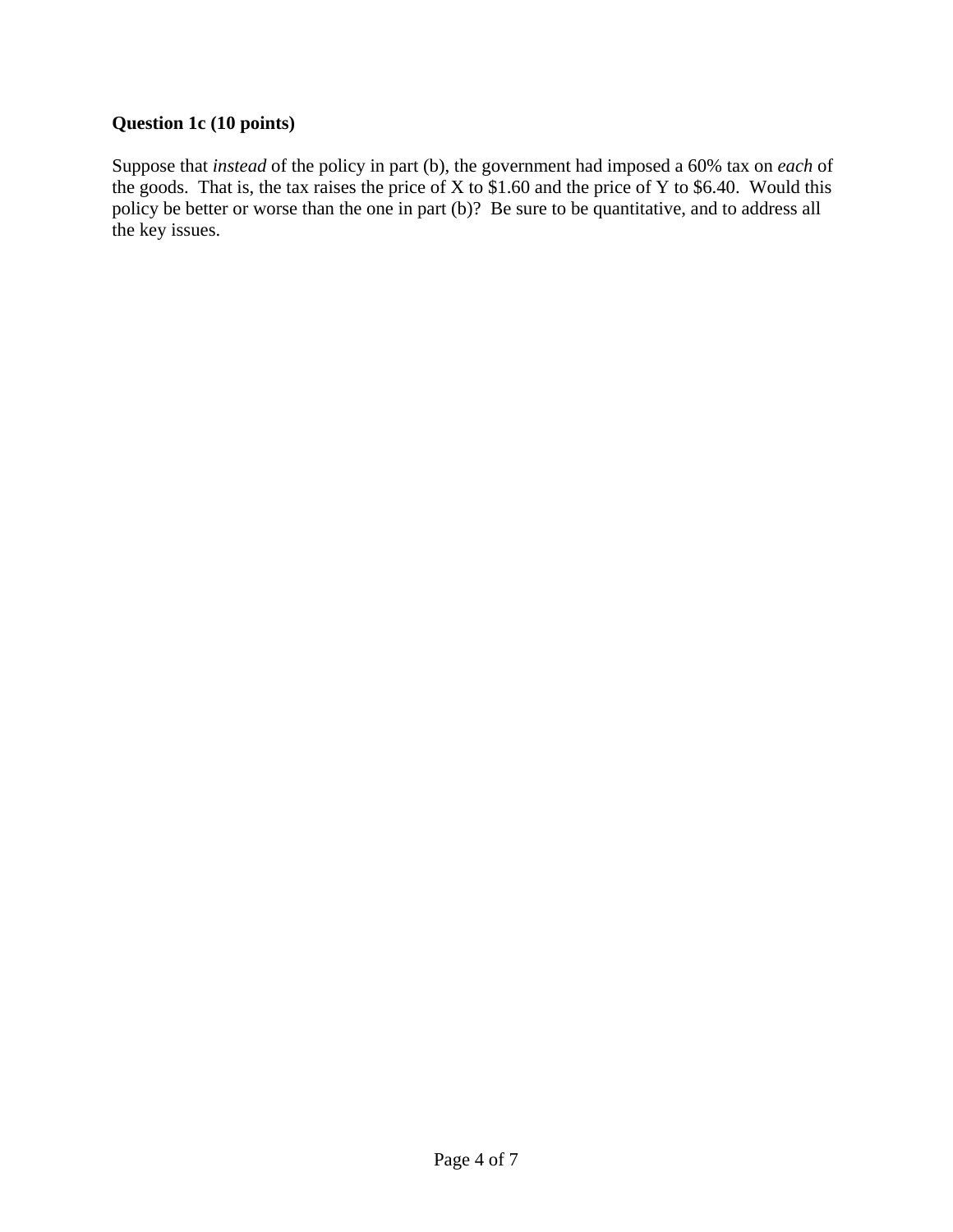#### **Part 2 (35 points total)**

The City of Syracuse and property developer Robert Congel have been negotiating over the terms of a deal under which Congel would redevelop a parcel of land near downtown into a large mall known as "Destiny USA". Congel would like the city to give up property taxes on the parcel for 30 years. In return, the city could expect to earn higher property taxes after the 30 years.

You may assume that property taxes on the land *without* Destiny would be \$10 million per year forever starting in year 1; *with* Destiny, property taxes would be \$100 million per year starting in year 31. You may also assume that the interest rate is 5%.

#### **Question 2a (20 points)**

Please draw a diagram showing the cash flows associated with the agreement. Calculate the net present value of the agreement from the city's point of view, and discuss whether it would be a good idea to proceed. (*You may have read about Destiny in the news. If so, please ignore any effects of the mall other than those noted in this problem.*)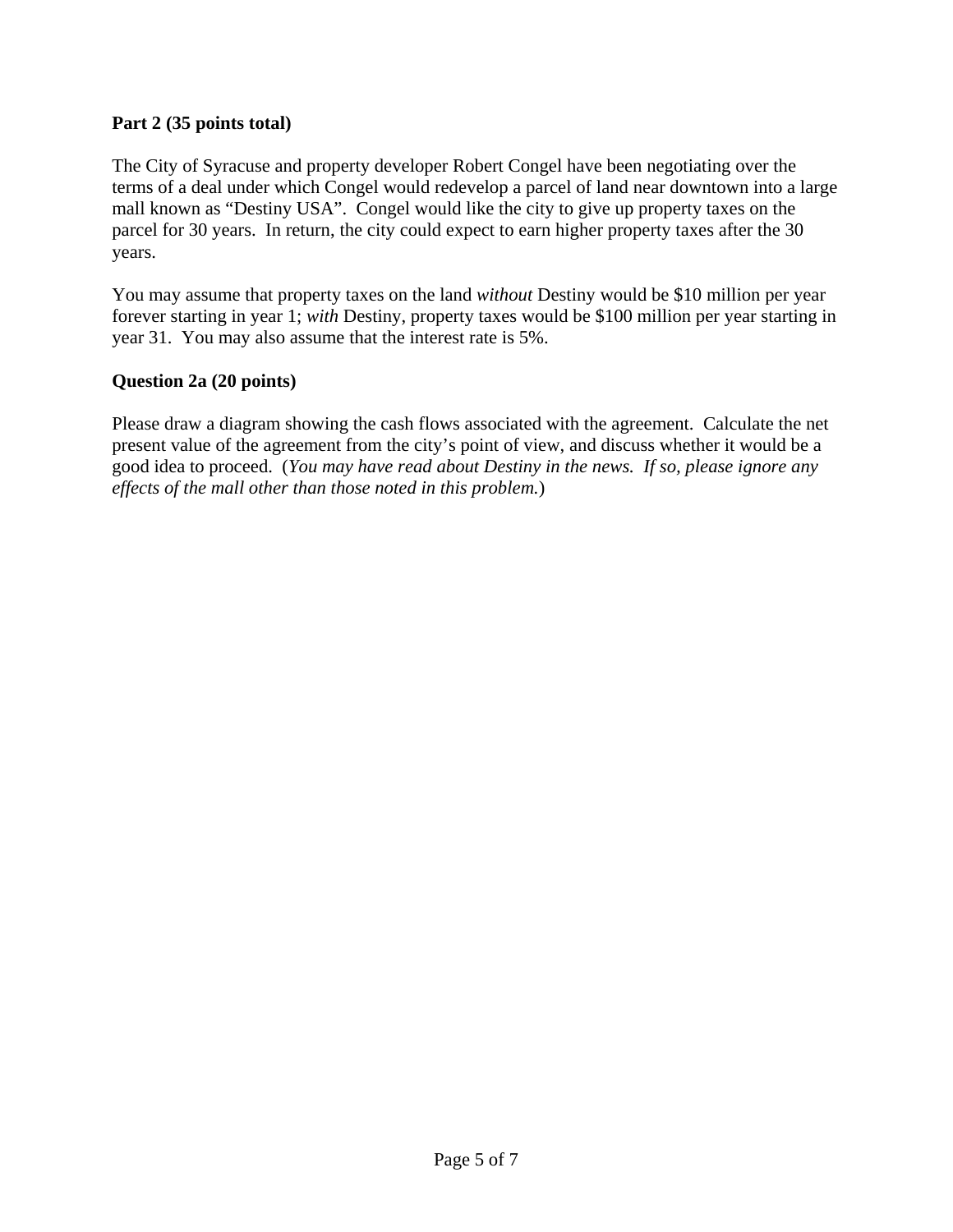# **Question 2b (15 points)**

How would your decision be affected if the Destiny produced only \$50 million per year in property taxes? Please be quantitative! What is the minimum annual property tax revenue for the project to be carried out?